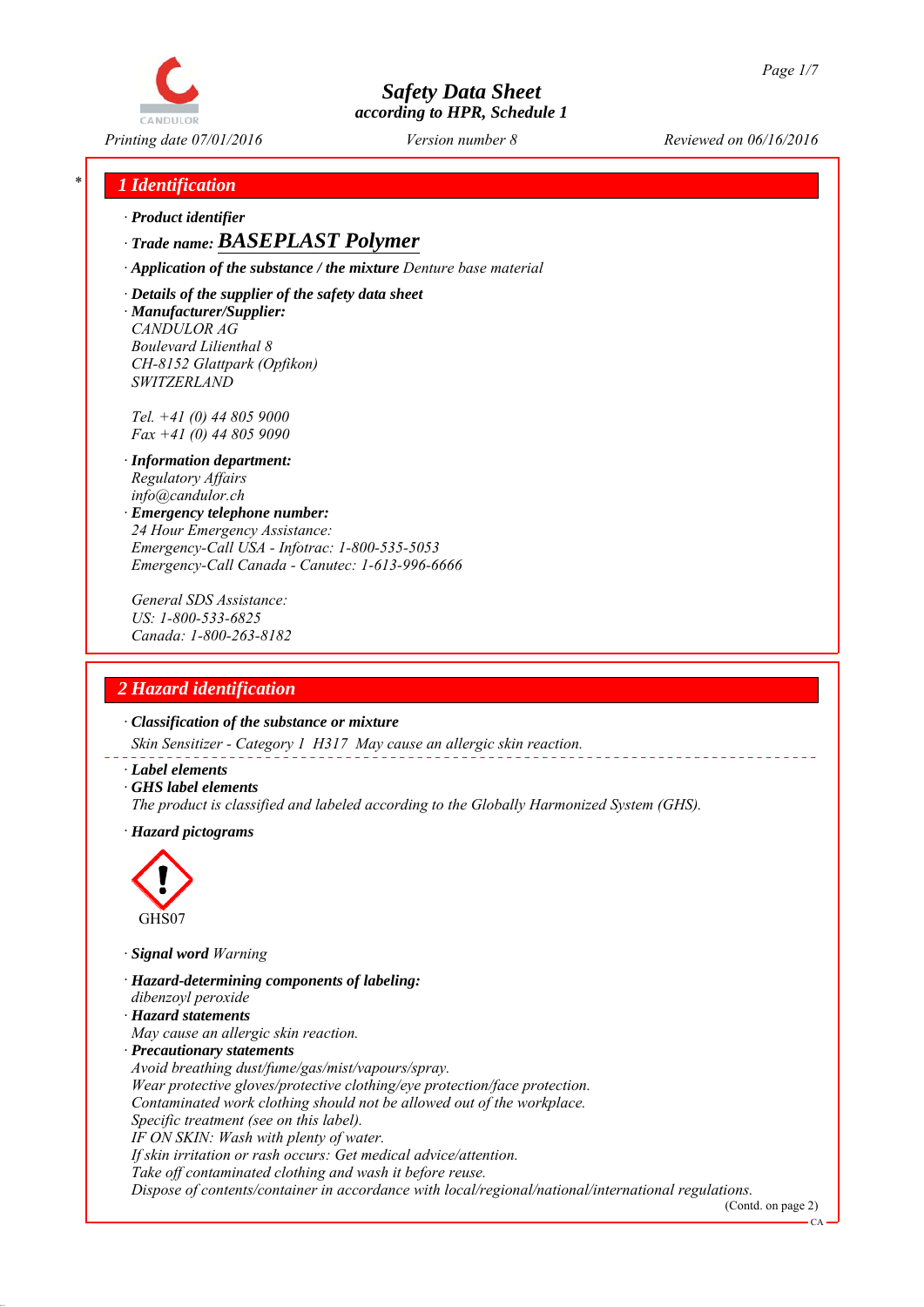*Printing date 07/01/2016 Reviewed on 06/16/2016 Version number 8*

# *Trade name: BASEPLAST Polymer*

(Contd. of page 1) *∙ Classification system: ∙ NFPA ratings (scale 0 - 4)* 0 1  $\overline{\mathbf{0}}$ *Health = 0 Fire = 1 Reactivity = 0 ∙ HMIS-ratings (scale 0 - 4)* HEALTH FIRE  $\overline{REACTIVITY \, 0}$  *Reactivity = 0* 0 *Health = 0*  $\overline{1}$ *Fire = 1 ∙ Other hazards Dust generation Particular danger of slipping on leaked/spilled product. ∙ Results of PBT and vPvB assessment ∙ PBT: Not applicable. ∙ vPvB: Not applicable. 3 Composition/Information on ingredients*

## *∙ Chemical characterization: Mixtures*

*∙ Description: > 95% Polymethylmethacrylate*

*∙ Dangerous components:*

*CAS: 94-36-0 dibenzoyl peroxide 0.3-<1% w/w*

### *\* 4 First aid measures*

*∙ Description of first aid measures*

- *∙ After inhalation: Supply fresh air; consult doctor in case of complaints.*
- *∙ After skin contact: Rinse with water.*
- *∙ After eye contact: Rinse opened eye for several minutes under running water. Then consult a doctor.*
- *∙ After swallowing: Rinse out mouth and then drink plenty of water.*
- *∙ Information for doctor:*

*∙ Most important symptoms and effects, both acute and delayed No further relevant information available.*

*∙ Indication of any immediate medical attention and special treatment needed No further relevant information available.*

# *5 Firefighting measures*

- *∙ Extinguishing media*
- *∙ Suitable extinguishing agents:*
- *CO2, extinguishing powder or water spray. Fight larger fires with water spray or alcohol resistant foam.*
- *∙ Special hazards arising from the substance or mixture No further relevant information available.*
- *∙ Advice for firefighters*
- *∙ Protective equipment: No special measures required.*

#### *6 Accidental release measures*

*∙ Personal precautions, protective equipment and emergency procedures Not required. ∙ Environmental precautions: Do not allow to enter sewers/ surface or ground water.*

(Contd. on page 3)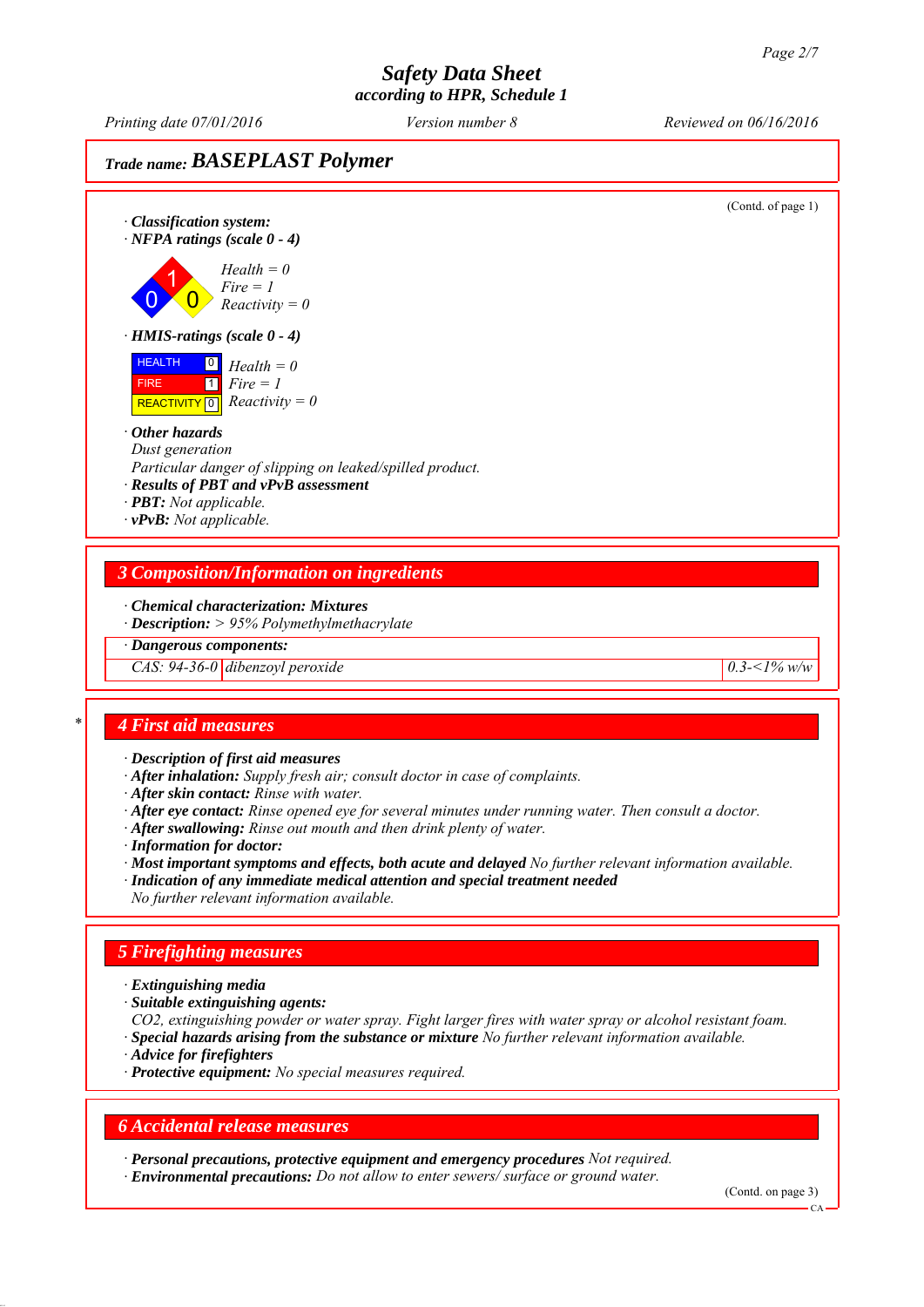*Printing date 07/01/2016 Reviewed on 06/16/2016 Version number 8*

## *Trade name: BASEPLAST Polymer*

*∙ Methods and material for containment and cleaning up: Pick up mechanically. ∙ Reference to other sections*

(Contd. of page 2)

*See Section 7 for information on safe handling. See Section 8 for information on personal protection equipment. See Section 13 for disposal information.*

## *7 Handling and storage*

*∙ Handling:*

- *∙ Precautions for safe handling*
- *Only adequately trained personnel should handle this product. For use in dentistry only.*
- *∙ Information about protection against explosions and fires: No special measures required.*
- *∙ Conditions for safe storage, including any incompatibilities*
- *∙ Storage:*
- *∙ Requirements to be met by storerooms and receptacles: Store only in the original receptacle.*
- *∙ Information about storage in one common storage facility: Not required.*
- *∙ Further information about storage conditions: Protect from heat and direct sunlight.*
- *∙ Specific end use(s) No further relevant information available.*

## *8 Exposure controls/ Personal protection*

*∙ Additional information about design of technical systems: No further data; see item 7.*

*∙ Control parameters*

#### *∙ Components with limit values that require monitoring at the workplace:*

*CAS: 94-36-0 dibenzoyl peroxide*

*EL Long-term value: 5 mg/m³*

*EV Long-term value: 5 mg/m³*

*∙ Additional information: The lists that were valid during the creation were used as basis.*

- *∙ Exposure controls*
- *∙ Personal protective equipment:*
- *∙ General protective and hygienic measures:*
- *Usual hygienic measures for dental practice and dental laboratories. Keep away from foodstuffs, beverages and feed.*

*Wash hands before breaks and at the end of work.*

*Avoid contact with the skin.*

- *∙ Breathing equipment: Use respiratory protective device against the effects of dust.*
- *∙ Protection of hands:*



*Protective gloves*

*After use of gloves apply skin-cleaning agents and skin cosmetics. ∙ Material of gloves Butyl rubber, BR Chloroprene rubber, CR Natural rubber, NR Nitrile rubber, NBR Fluorocarbon rubber (Viton) Selection of the glove material on consideration of the penetration times, rates of diffusion and the degradation*

(Contd. on page 4)

CA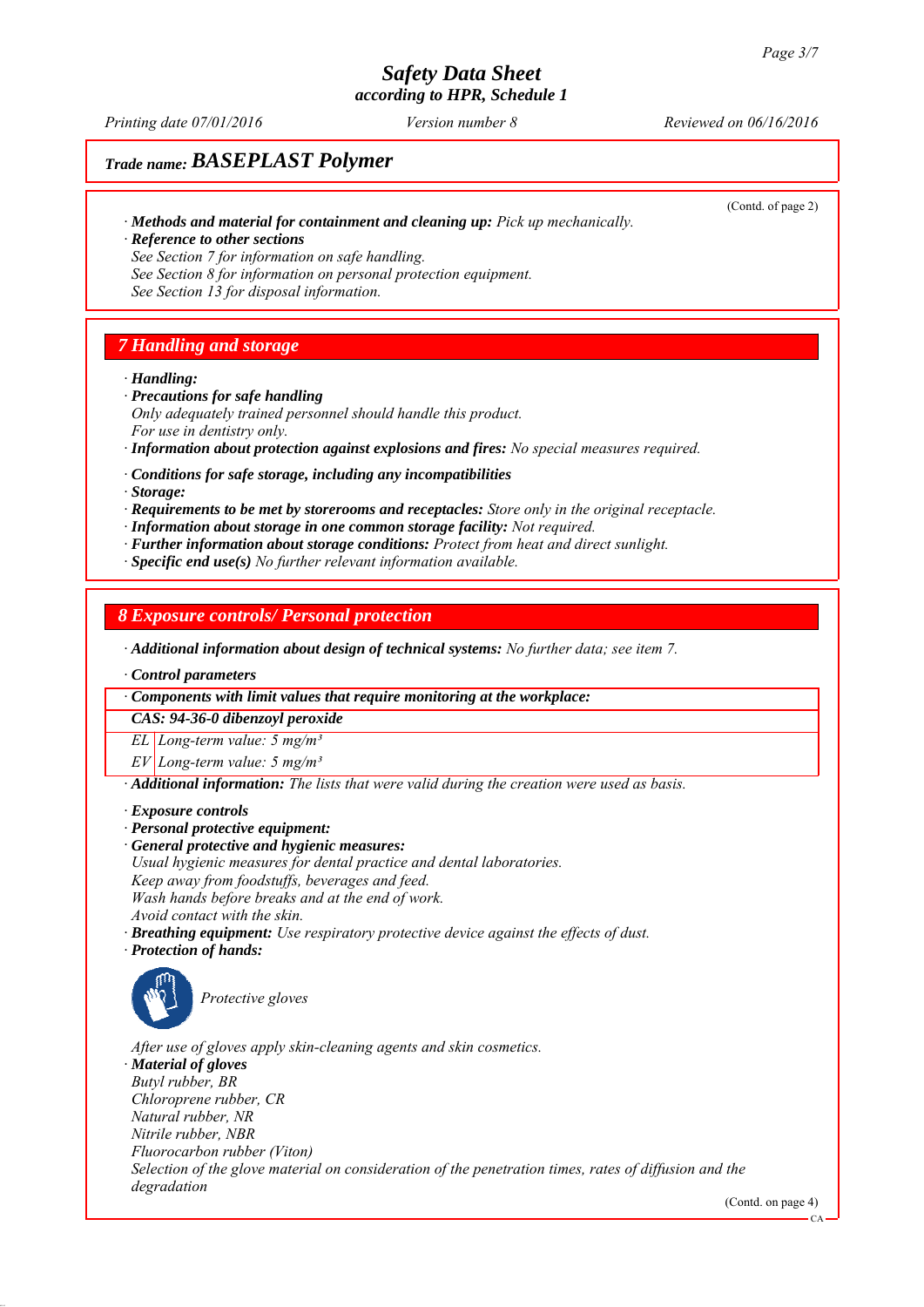*Printing date 07/01/2016 Reviewed on 06/16/2016 Version number 8*

## *Trade name: BASEPLAST Polymer*

(Contd. of page 3)

#### *∙ Penetration time of glove material*

*The exact break through time has to be found out by the manufacturer of the protective gloves and has to be observed.*

*∙ Eye protection: Safety glasses*

## *9 Physical and chemical properties*

| · Information on basic physical and chemical properties    |                                               |  |
|------------------------------------------------------------|-----------------------------------------------|--|
| · General Information<br>$\cdot$ Appearance:               |                                               |  |
| Form:                                                      | Powder                                        |  |
| Color:                                                     | According to product specification            |  |
| $\cdot$ Odor:                                              | Characteristic                                |  |
| · Odor threshold:                                          | Not determined.                               |  |
| $\cdot$ pH-value:                                          | Not applicable.                               |  |
| $\cdot$ Change in condition                                |                                               |  |
| <b>Melting point/Melting range:</b>                        | 150 °C                                        |  |
| <b>Boiling point/Boiling range:</b>                        | Undetermined.                                 |  |
| · Flash point:                                             | 250 °C                                        |  |
| · Flammability (solid, gaseous):                           | Not determined.                               |  |
| · Auto igniting:                                           | Product is not selfigniting.                  |  |
| $\cdot$ Danger of explosion:                               | Product does not present an explosion hazard. |  |
| $\cdot$ Explosion limits:                                  |                                               |  |
| Lower:                                                     | Not determined.                               |  |
| <b>Upper:</b>                                              | Not determined.                               |  |
| $\cdot$ Vapor pressure:                                    | Not applicable.                               |  |
| $\cdot$ Density at 20 $\cdot$ C:                           | $1.2$ g/cm <sup>3</sup>                       |  |
| $\cdot$ Relative density                                   | Not determined.                               |  |
| · Vapor density                                            | Not applicable.                               |  |
| $\cdot$ Evaporation rate                                   | Not applicable.                               |  |
| $\cdot$ Solubility in / Miscibility with                   |                                               |  |
| Water:                                                     | Nearly insoluble.                             |  |
| · Partition coefficient (n-octanol/water): Not determined. |                                               |  |
| · Viscosity:                                               |                                               |  |
| Dynamic:                                                   | Not applicable.                               |  |
| Kinematic:                                                 | Not applicable.                               |  |
| $\cdot$ Other information                                  | No further relevant information available.    |  |

## *10 Stability and reactivity*

*∙ Reactivity No further relevant information available.*

*∙ Chemical stability Stable under normal handling and storage conditions.*

- *∙ Thermal decomposition / conditions to be avoided: No decomposition if used according to specifications.*
- *∙ Possibility of hazardous reactions No dangerous reactions known.*

*∙ Conditions to avoid No further relevant information available.*

*∙ Incompatible materials: No further relevant information available.*

(Contd. on page 5)

 $CA$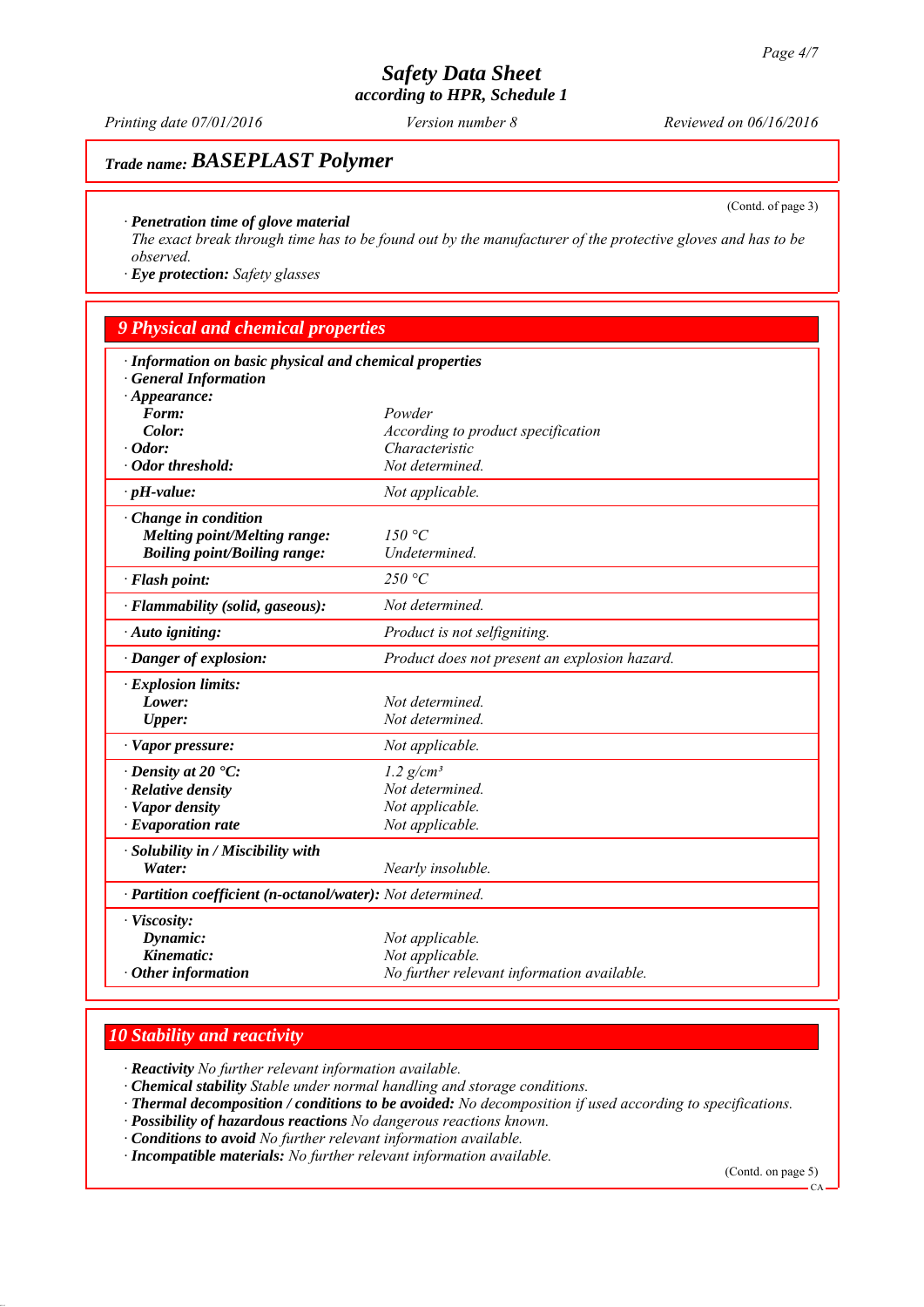*Printing date 07/01/2016 Reviewed on 06/16/2016 Version number 8*

# *Trade name: BASEPLAST Polymer*

(Contd. of page 4)

*∙ Hazardous decomposition products: None under normal conditions of storage and use.*

## *\* 11 Toxicological information*

*∙ Information on toxicological effects*

*∙ Acute toxicity:*

*∙ on the skin: No irritant effect.*

*∙ on the eye: No irritating effect.*

*∙ Sensitization: No sensitizing effects known.*

*∙ Additional toxicological information: No further relevant information available.*

#### *∙ Carcinogenic categories*

*∙ IARC (International Agency for Research on Cancer)*

*CAS: 9011-14-7 polymethylmethacrylate 3* 

*CAS: 94-36-0 dibenzoyl peroxide 3* 

*∙ NTP (National Toxicology Program)*

*None of the ingredients is listed.*

*∙ OSHA-Ca (Occupational Safety & Health Administration)*

*None of the ingredients is listed.*

## *12 Ecological information*

*∙ Toxicity*

- *∙ Aquatic toxicity: No further relevant information available.*
- *∙ Persistence and degradability No further relevant information available.*

*∙ Behavior in environmental systems:*

- *∙ Bioaccumulative potential No further relevant information available.*
- *∙ Mobility in soil No further relevant information available.*
- *∙ Additional ecological information:*

*∙ General notes:*

*Water hazard class 1 (Self-assessment): slightly hazardous for water*

*Do not allow undiluted product or large quantities of it to reach ground water, water course or sewage system.*

*∙ Results of PBT and vPvB assessment*

- *∙ PBT: Not applicable.*
- *∙ vPvB: Not applicable.*

*∙ Other adverse effects No further relevant information available.*

# *13 Disposal considerations*

#### *∙ Waste treatment methods*

*∙ Recommendation:*

*Take to an approved landfill or a waste incineration plant, under conditions approved by the local authority.*

- *∙ Uncleaned packagings:*
- *∙ Recommendation: Disposal must be made according to official regulations.*

(Contd. on page 6)

CA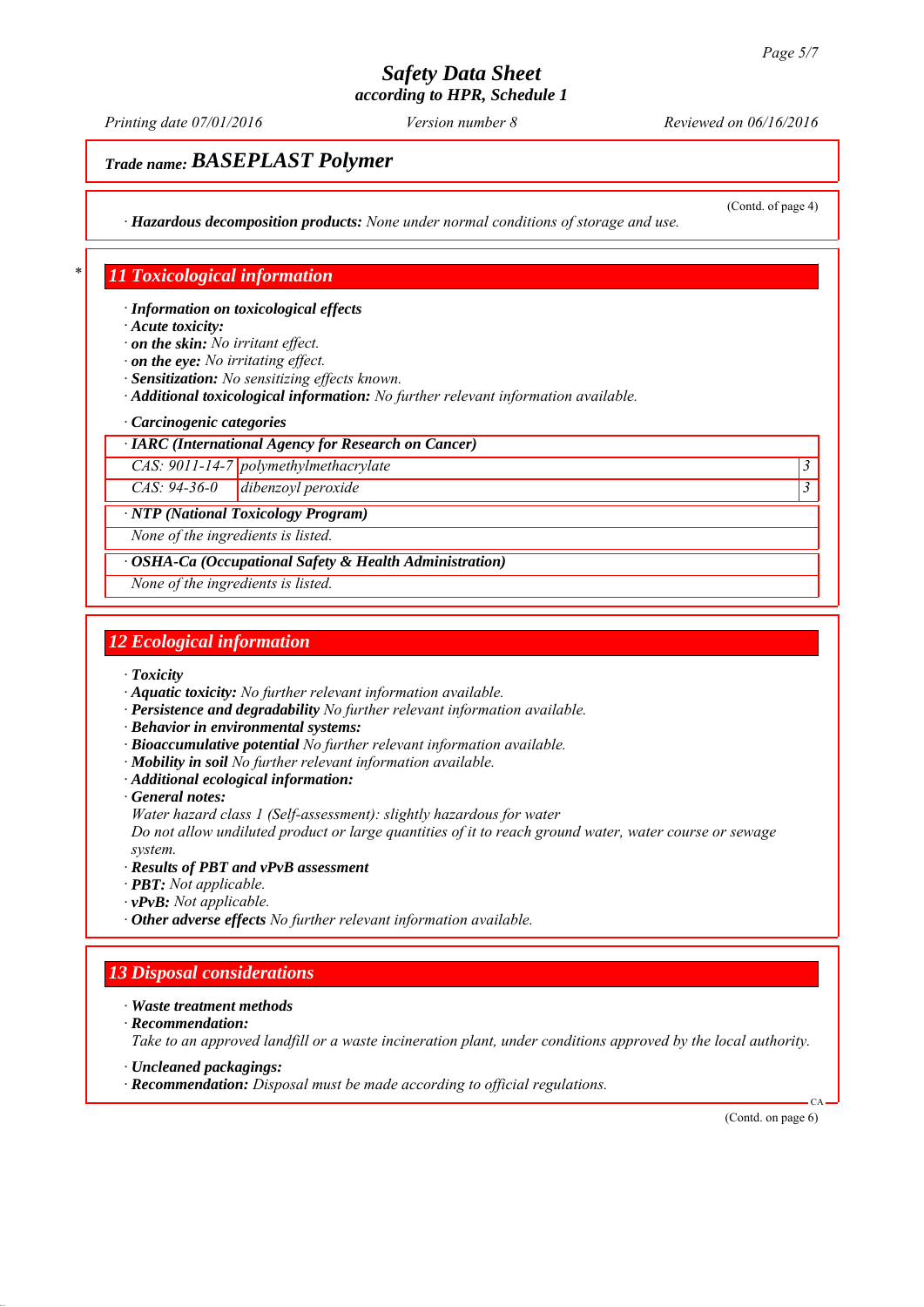*Printing date 07/01/2016 Reviewed on 06/16/2016 Version number 8*

## *Trade name: BASEPLAST Polymer*

(Contd. of page 5)

| <b>14 Transport information</b>                                                           |                                                                                   |
|-------------------------------------------------------------------------------------------|-----------------------------------------------------------------------------------|
| $\cdot$ UN-Number                                                                         | Void                                                                              |
| · DOT, TDG, ADN, IMDG, IATA                                                               |                                                                                   |
| $\cdot$ UN proper shipping name<br>· DOT, TDG, ADN, IMDG, IATA                            | Void                                                                              |
| $\cdot$ Transport hazard class(es)                                                        |                                                                                   |
| · DOT, TDG, ADN, IMDG, IATA<br>· Class                                                    | Void                                                                              |
| · Packing group<br>· DOT, TDG, IMDG, IATA                                                 | Void                                                                              |
| $\cdot$ Environmental hazards:<br>$\cdot$ Marine pollutant:                               | N <sub>o</sub>                                                                    |
| · Special precautions for user                                                            | Not applicable.                                                                   |
| $\cdot$ Transport in bulk according to Annex II of<br><b>MARPOL73/78 and the IBC Code</b> | Not applicable.                                                                   |
| · Transport/Additional information:                                                       | Product is not classified as a dangerous good for transport<br>(ADR, IMDG, IATA). |
| · UN "Model Regulation":                                                                  | Void                                                                              |

## *15 Regulatory information*

*∙ Safety, health and environmental regulations/legislation specific for the substance or mixture*

*∙ Sara*

| · Section 355 (extremely hazardous substances): |  |  |  |  |
|-------------------------------------------------|--|--|--|--|
|-------------------------------------------------|--|--|--|--|

*None of the ingredients is listed.*

*∙ Section 313 (Specific toxic chemical listings):*

*CAS: 94-36-0 dibenzoyl peroxide*

*∙ TSCA (Toxic Substances Control Act):*

*CAS: 9011-14-7 polymethylmethacrylate*

*CAS: 94-36-0 dibenzoyl peroxide*

*∙ Proposition 65*

*∙ Chemicals known to cause cancer:*

*None of the ingredients is listed.*

*∙ Chemicals known to cause reproductive toxicity for females:*

*None of the ingredients is listed.*

*∙ Chemicals known to cause reproductive toxicity for males:*

*None of the ingredients is listed.*

*∙ Chemicals known to cause developmental toxicity:*

*None of the ingredients is listed.*

*∙ Carcinogenic categories*

*∙ EPA (Environmental Protection Agency)*

*None of the ingredients is listed.*

(Contd. on page 7)